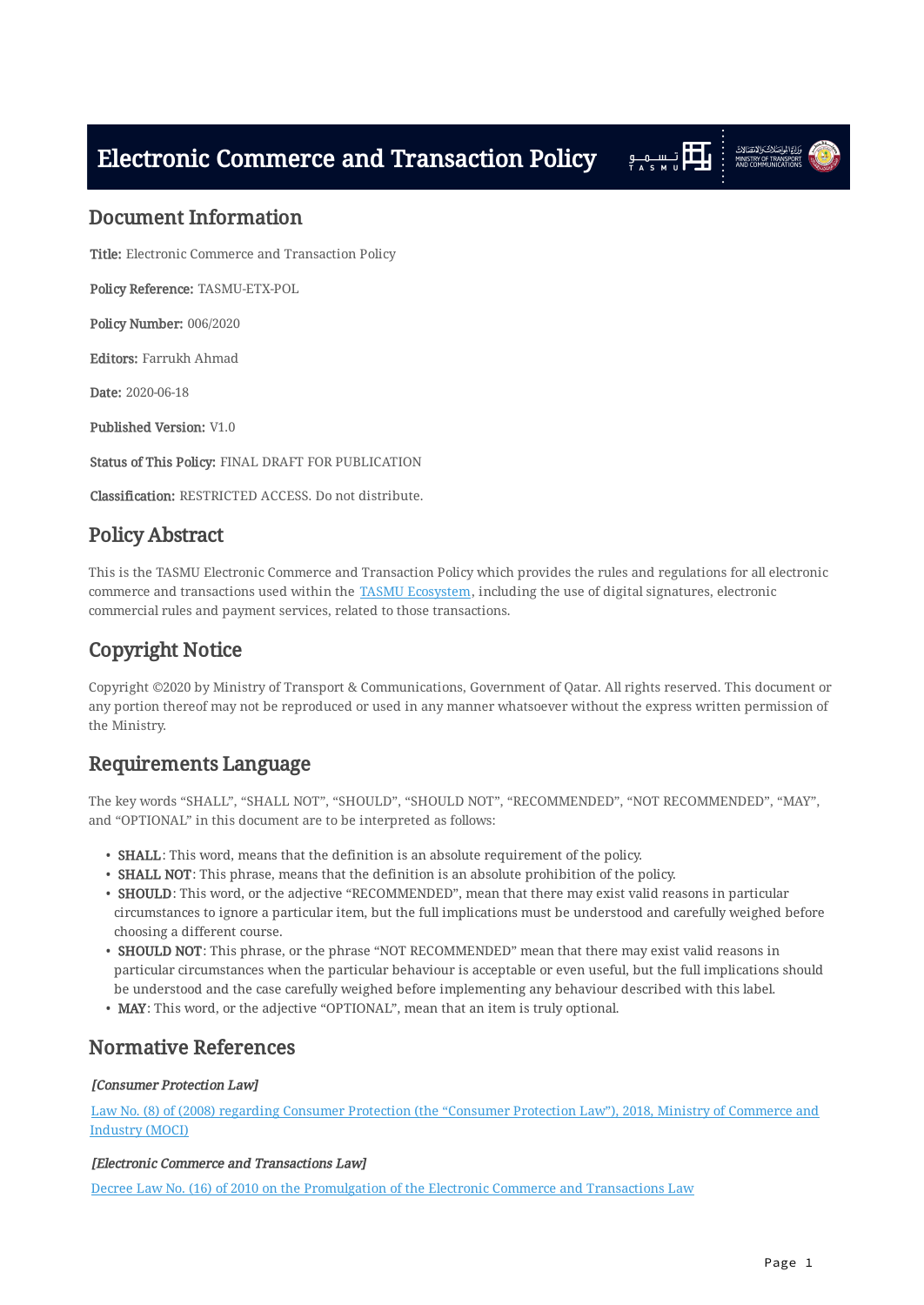#### <span id="page-1-4"></span>[Electronic Signature Formats]

[Electronic Signature Formats Standards, Qatar Public Key Infrastructure Section, Version 1.0, Aug 2018, MOTC](https://www.qcert.org/sites/default/files/public/documents/electronic_signature_formats_standards.pdf)

#### <span id="page-1-5"></span>[ETSI EN 319 122]

[Electronic Signatures and Infrastructures \(ESI\);CAdES digital signatures; ETSI EN 319 122-1, V1.1.1, April 2016, ETSI](https://www.etsi.org/deliver/etsi_en/319100_319199/31912201/01.01.01_60/en_31912201v010101p.pdf)

#### <span id="page-1-6"></span>**[ETSI EN 319 132]**

[Electronic Signatures and Infrastructures \(ESI\);XAdES digital signatures; ETSI EN 319 132-1, V1.1.0, February 2016, ETSI](https://www.etsi.org/deliver/etsi_en/319100_319199/31913201/01.01.00_30/en_31913201v010100v.pdf)

#### <span id="page-1-7"></span>[ETSI EN 319 142]

[Electronic Signatures and Infrastructures \(ESI\);PAdES digital signatures; ETSI EN 319 142-1 V1.1.0, February 2016, ETSI](https://www.etsi.org/deliver/etsi_en/319100_319199/31914201/01.01.00_30/en_31914201v010100v.pdf)

#### <span id="page-1-10"></span>[ETSI EN 319 411]

[Electronic Signatures and Infrastructures \(ESI\);Policy and security requirements for Trust Service Providers issuing](https://www.etsi.org/deliver/etsi_en/319400_319499/31941101/01.02.02_60/en_31941101v010202p.pdf) [certificates; ETSI EN 319 411-1, V1.2.2, April 2018\), ETSI](https://www.etsi.org/deliver/etsi_en/319400_319499/31941101/01.02.02_60/en_31941101v010202p.pdf)

#### <span id="page-1-9"></span>**[ETSI SR 019 020]**

[The framework for standardization of signatures; Standards for AdES digital signatures in mobile and distributed](https://www.etsi.org/deliver/etsi_sr/019000_019099/019020/01.01.02_60/sr_019020v010102p.pdf) [environments, ETSI SR 019 020, V1.1.2, October 2016, ETSI](https://www.etsi.org/deliver/etsi_sr/019000_019099/019020/01.01.02_60/sr_019020v010102p.pdf)

#### <span id="page-1-8"></span>**[ETSI TS 119 101]**

[Electronic Signatures and Infrastructures \(ESI\);Policy and security requirements for applications for signature creation](https://www.etsi.org/deliver/etsi_ts/119100_119199/119101/01.01.01_60/ts_119101v010101p.pdf) [and signature validation, ETSI TS 119 101, V1.1.1, March 2016, ETSI](https://www.etsi.org/deliver/etsi_ts/119100_119199/119101/01.01.01_60/ts_119101v010101p.pdf)

#### <span id="page-1-2"></span>[PCI Data Security Standard]

[Payment Card Industry \(PCI\) Data Security Standard, Requirements and Security Assessment Procedures, Version 3.2.1,](https://www.pcisecuritystandards.org/documents/PCI_DSS_v3-2-1.pdf) [May 2018](https://www.pcisecuritystandards.org/documents/PCI_DSS_v3-2-1.pdf)

#### <span id="page-1-3"></span>[TASMU Data Policy]

[TASMU Experience Policy, 2020, TASMU](file:///home/faz/TiSync/tmp/TASMU/security/TASMU%20Data%20Policy%20v1.0.html)

#### <span id="page-1-1"></span>[TASMU Experience Policy]

[TASMU Experience Policy, 2020, TASMU](file:///home/faz/TiSync/tmp/TASMU/security/TASMU%20Experience%20Policy%20v1.0.html)

#### [TASMU Security Policy]

[TASMU Security Policy, 2020, MOTC](file:///home/faz/TiSync/tmp/TASMU/security/TASMU%20Security%20Policy%20v1.0.html)

## <span id="page-1-0"></span>Informative References

#### [EU Directive on Digital Goods]

[2019/770 EU Directive on certain aspects concerning contracts for the supply of digital content and digital services, May](https://eur-lex.europa.eu/legal-content/EN/TXT/PDF/?uri=CELEX:32019L0770&from=ES) [2019, EU](https://eur-lex.europa.eu/legal-content/EN/TXT/PDF/?uri=CELEX:32019L0770&from=ES)

#### [Mastercard Merchant Rules]

[Mastercard Rules, Dec 2019, Mastercard](https://www.mastercard.us/content/dam/mccom/global/documents/mastercard-rules.pdf)

#### [Qatar's E-commerce Guidelines]

[MOTC, Qatar's E-commerce Guidelines, April 2018](https://www.motc.gov.qa/en/documents/document/qatar-e-commerce-guidelines)

#### [Visa Core Rules]

[Visa Core Rules and Visa Product and Service Rules](https://usa.visa.com/dam/VCOM/download/about-visa/visa-rules-public.pdf)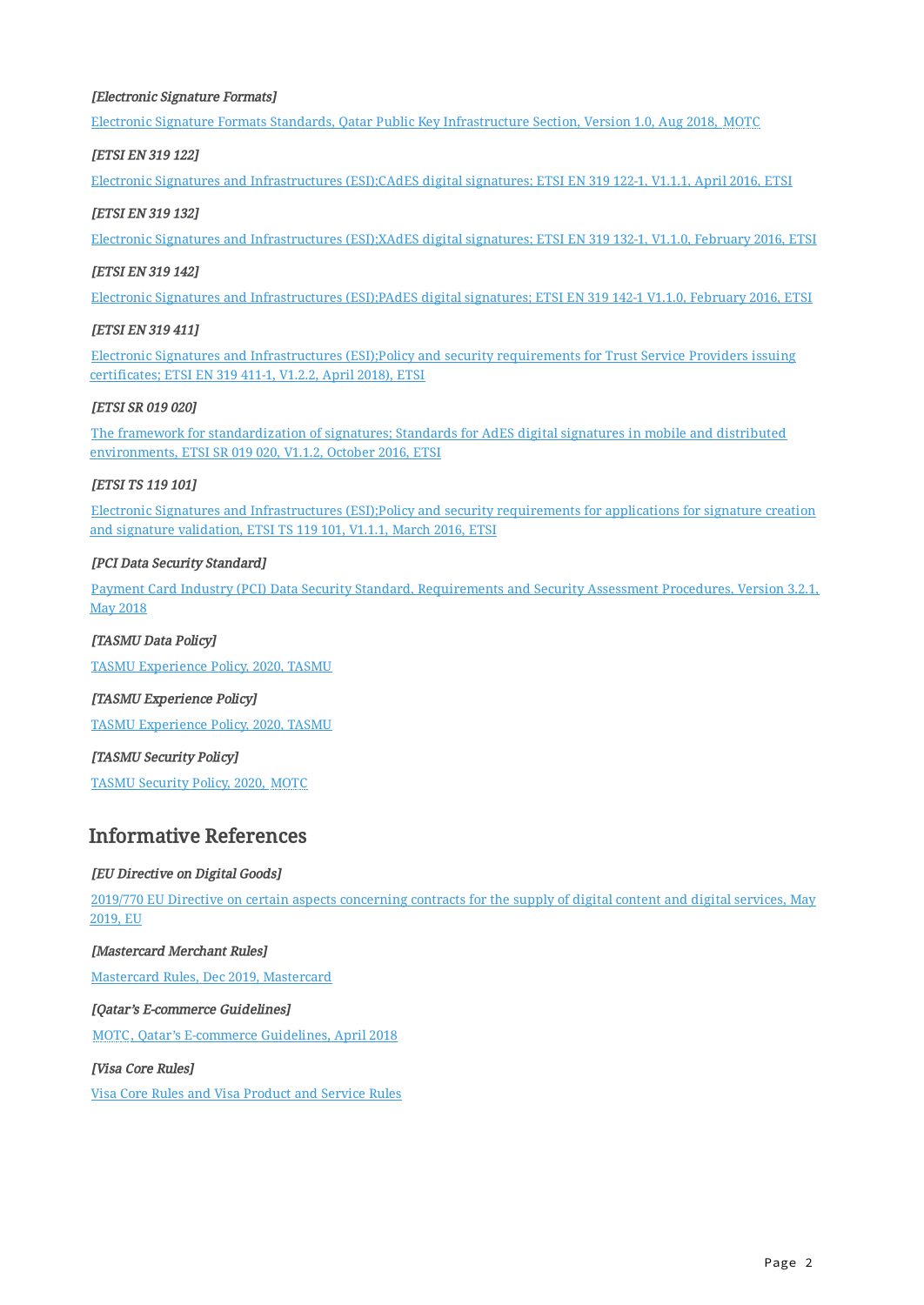# <span id="page-2-0"></span>**Contents**



- <u>• [Electronic Commerce and Transaction Policy](#page-0-0)</u>
	- <u>[Document Information](#page-0-1)</u>
	- <u>[Policy Abstract](#page-0-2)</u>
	- [Copyright Notice](#page-0-3) ◦
	- [Requirements Language](#page-0-4)
	- [Normative References](#page-0-5)
	- [Informative References](#page-1-0) ◦
- <u>[Contents](#page-2-0)</u>
- <u>[Definitions](#page-2-1)</u>
- [1. Introduction](#page-3-1)
	- ∘ [1.1 TASMU](#page-3-2)
	- [1.2 Electronic Commerce & Transaction Policy](#page-5-0) ◦
	- [1.3 Compliance](#page-5-1) ◦
- <u>[2. Electronic Commerce](#page-5-2)</u>
	- [2.1 Service Operator Identification & Authenticity](#page-5-3) ◦
	- [2.2 Service Operator E-Commerce Obligations](#page-6-0) ◦
	- [2.3 Monetisation of Services](#page-6-1) ◦
	- [2.4 Payments](#page-7-0) ◦
- [3. Electronic Transactions](#page-7-1)
	- [3.1 Digital Signatures](#page-8-0) ◦

# <span id="page-2-1"></span>**Definitions**



The definitions used in this policy have been written to provide contextual clarity and where necessary specificity, and should not be interpreted to be contradictory to any laws in the State of Qatar.

#### <span id="page-2-3"></span>[Digital Signature]

Is an electronic signature, a cryptographic binding attachment or logical association with other data (to be signed) which is used by the **[Subscriber](#page-3-3)** to indicate their approval on the data (to be signed).

#### <span id="page-2-6"></span>[Electronic Transaction]

Any deal, contract or agreement concluded or performed, in whole or in part, through electronic communications.

#### <span id="page-2-4"></span>[Internet of Things]

The Internet of Things (IoT) is a system of interrelated computing devices, mechanical and digital machines, uniquely identified with the ability to transfer data over a network to [Sector Platforms](#page-4-0) and/or the [Central Platform.](#page-4-0)

#### <span id="page-2-2"></span>[Personal Data]

Data of a natural person ('individual') which is specifically identifiable or can be reasonably identified either by the Personal Data itself or through a combination of other data. An identifiable natural person is one who can be identified, directly or indirectly, in particular by reference to an identifier such as a name, an identification number, location data, an online identifier or to one or more factors specific to the physical, physiological, genetic, mental, economic, cultural or social identity of that natural person.

#### <span id="page-2-5"></span>[Processing]

Any operation or set of operations which is performed on [Personal Data,](#page-2-2) such as collecting; recording; organizing; storing; adapting or altering; retrieving; consulting; using; disclosing by transmission, dissemination or otherwise making the data available; aligning or combining data, or blocking, erasing or destroying data. Not limited to automatic means.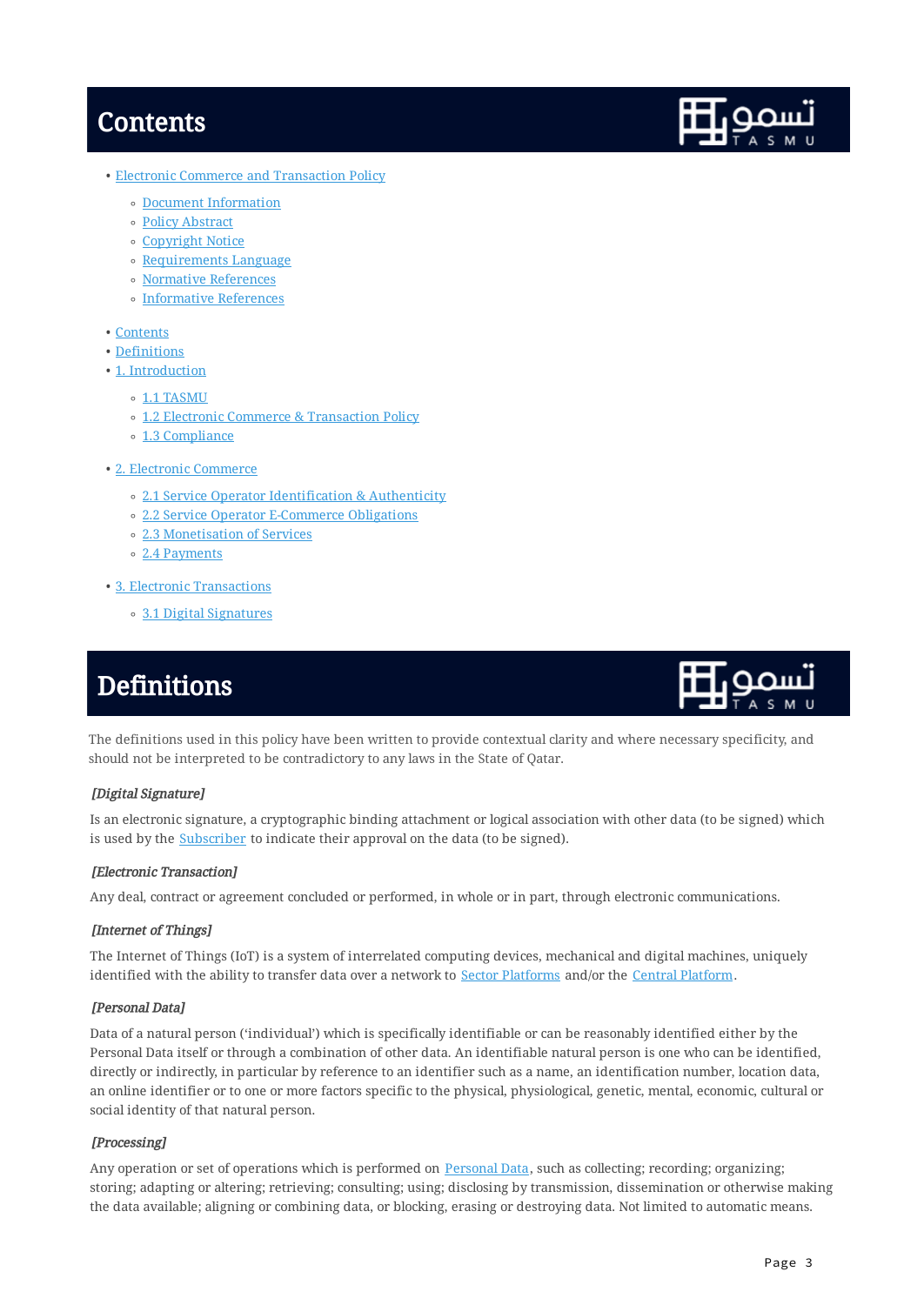#### <span id="page-3-5"></span>[Signatory]

A person that has the legal right to access [Signature Creation Information](#page-3-4), and acts either on its own behalf or on behalf of the person it represents to use [Signature Creation Information](#page-3-4) to create a [Digital Signature](#page-2-3).

#### <span id="page-3-4"></span>[Signature Creation Information]

Refers to information, codes or private cryptographic keys used by the [Signatory](#page-3-5) to create a [Digital Signature](#page-2-3).

#### <span id="page-3-3"></span>[Subscriber]

An organisation or individual who utilises a [TASMU Smart Service](#page-3-6). They subscribe to and are authenticated by the [TASMU Ecosystem.](#page-3-0) In some contexts they may be referred to as consumers.

#### <span id="page-3-0"></span>[TASMU Ecosystem]

This is the Smart Qatar (TASMU) platform and any [TASMU Smart Service](#page-3-6) that is either connected to this [Central Platform](#page-4-1) or is branded as TASMU compliant. Refer to (A) in the [TASMU Conceptual Diagram.](#page-4-0)

#### <span id="page-3-11"></span>[TASMU Security Policy]

TASMU Security Policy, 2020, TASMU

#### <span id="page-3-9"></span>[TASMU Smart Nation Regulator]

The entity in the State of Qatar who regulates the [TASMU Ecosystem.](#page-3-0) It is responsible for drafting, promoting, governing, updating, monitoring compliance with, and enforcing this policy.

#### <span id="page-3-6"></span>[TASMU Smart Service]

A TASMU Smart Service is a national service, leveraging one or multiple technologies, to resolve an identified challenge or enable a desired outcome and that operates in the [TASMU Ecosystem](#page-3-0). Collectively, they focus on detailing and contextualizing services relevant for the State of Qatar.

#### <span id="page-3-8"></span>[TASMU Service Operator]

This is the owner and operator of the [TASMU System](#page-3-7), who has overall responsibility for its secure, compliant operation.

#### <span id="page-3-7"></span>[TASMU System]

This is owned by the [Service Operator](#page-3-8) and refers to any of the following elements from the [TASMU Conceptual Diagram](#page-4-0):

- (C) Any **[TASMU Smart Service](#page-3-6)**
- (D) Any networking between platforms and (C) •
- (E) Sector data analytics platforms •
- (F) Central data analytics platform •
- (G) Any networking between platforms and devices (H) •
- (H) Any smart devices •
- (I) The TASMU Control Centre •
- (K) Security Management of the **TASMU Ecosystem**
- (L) Operations Management of the **[TASMU Ecosystem](#page-3-0)**

#### <span id="page-3-10"></span>[Terms of Service]

This sets out the contractual terms for a [TASMU Smart Service](#page-3-6) and acts as the legal agreement between the [TASMU](#page-3-8) [Service Operator](#page-3-8) and a [Subscriber](#page-3-3). They incorporate items such as terms of use, costs/charges, licenses, termination, security and privacy provisions, etc.

# <span id="page-3-1"></span>1. Introduction



## <span id="page-3-2"></span>1.1 TASMU

The Qatar National Vision 2030 aims to "transform Qatar into an advanced society capable of achieving sustainable development." TASMU, or the Smart Qatar program, is a digital response to the goals that have been set out in the National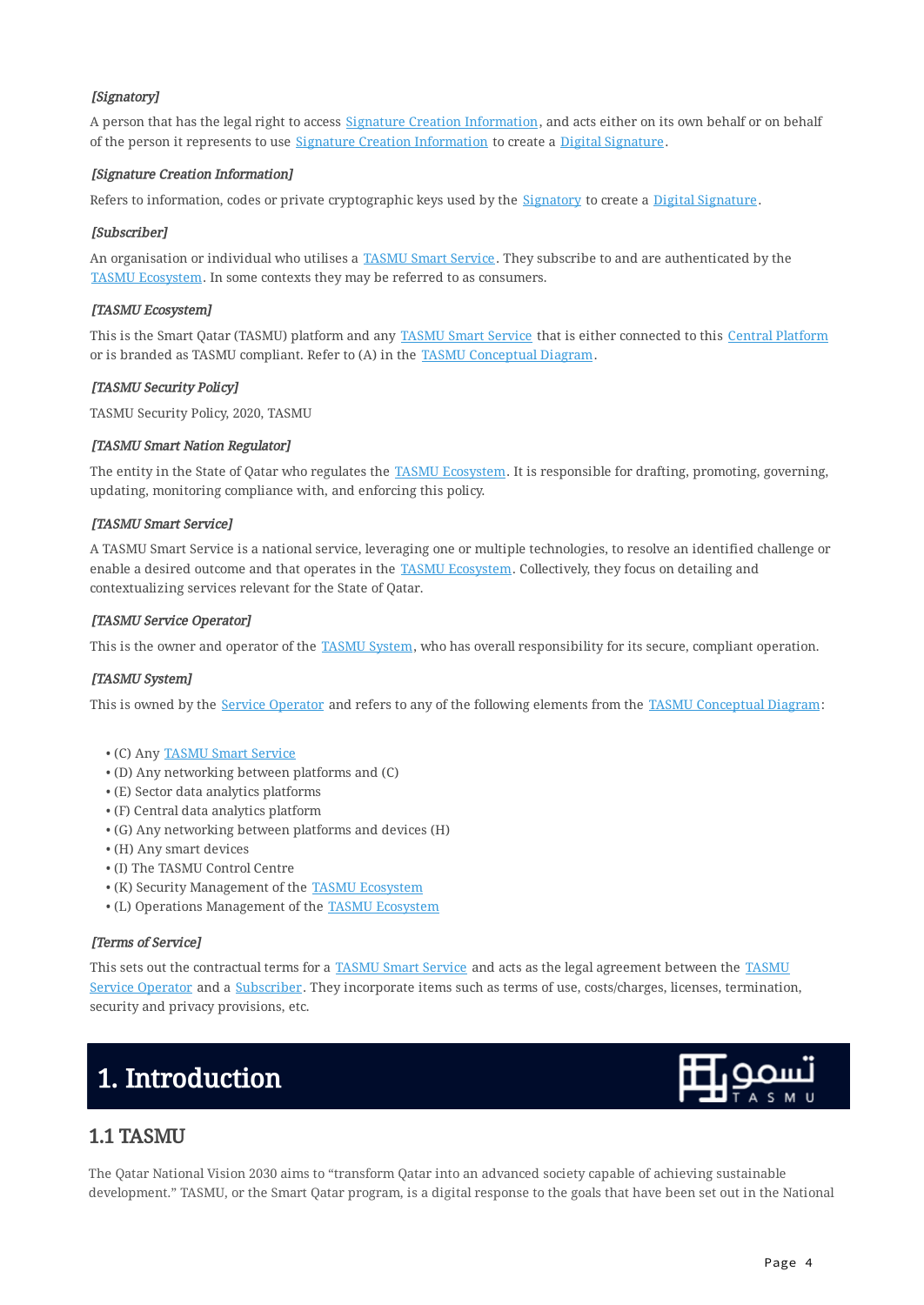Vision 2030. It is about harnessing technology and innovation to improve quality of life and help drive economic diversification.

TASMU aims to leverage innovative applications of technologies to provide targeted services for residents, businesses and government across priority sectors. The foundation of this whole-of-nation effort relies on the ability to collect and manage vast amounts of data, share and open it up for spawning broad-based innovation and entrepreneurship within a set of defined rules and regulations. This is then processed and analysed by different actors for the build-up of innovative services and applications. As such, governance of TASMU on a national level has been designed to harmonize efforts across the different actors and drive Smart Qatar development with a key focus on ensuring efficiency and building resilience and interoperability.

[TASMU Smart Services](#page-3-6) are services designed to solve evolving challenges targeted constituents (people, businesses, or government) face, leveraging technology and innovation. [TASMU Smart Services](#page-3-6) cut across industry sectors focusing on human, social, economic, and environmental development. They can be focused on providing convenience or entertainment, or could address critical needs such as national safety and security. As such, the type of information they leverage can range from publicly open to sensitive or private information.

<span id="page-4-0"></span>The policy covers the [TASMU Ecosystem](#page-3-0) and interactions with it. The diagram below shows the [TASMU Ecosystem](#page-3-0) in the context of this policy.

<span id="page-4-1"></span>

Only the following elements are within the scope of this policy:

- A: is the overall ecosystem •
- B: is the end-user ecosystem •
- C: is the **TASMU Smart Services** and services ecosystem
- D: are the network connections from the Central Platform, over enterprise, public and private networks •
- E: are the sector data analytics platforms ('Sector Platforms') •
- F: is the central TASMU data analytics platform ('Central Platform') •
- $\bullet$  G: is the <u>[Internet of Things \(IOT\)](#page-2-4)</u> access network, either over fixed of wireless networks
- H: is the IOT devices ecosystem •
- $\bullet$  J: is the ecosystem of national services/platform that connects to the TASMU Central Platform and (C) above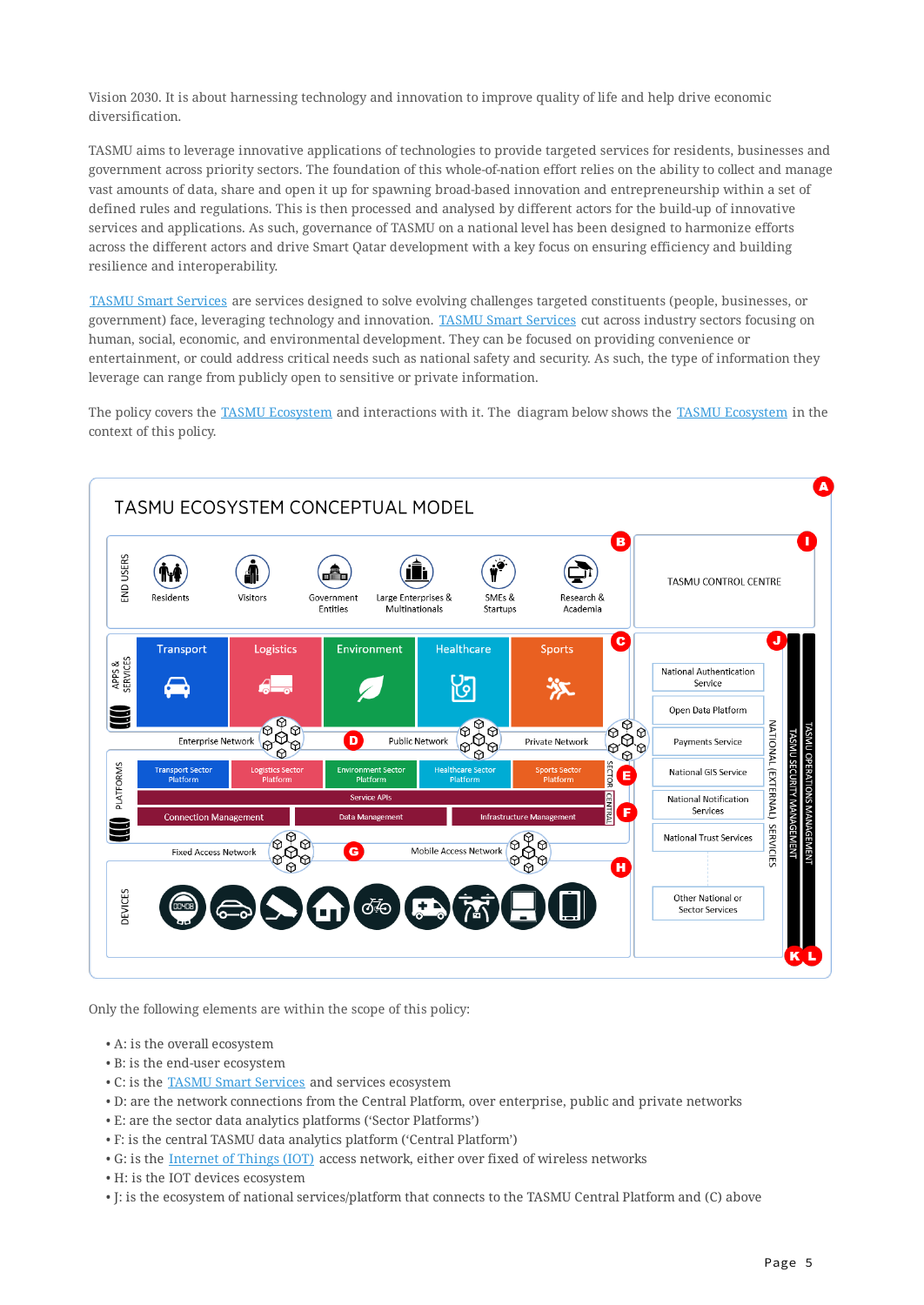# <span id="page-5-0"></span>1.2 Electronic Commerce & Transaction Policy

A wide range of policy areas affects e-commerce and e-commerce developments, and they must all be considered to support further innovations in the e-commerce marketplace. To ensure a full understanding of applicable controls, this policy should be read in conjunction with the [TASMU Experience Policy](#page-1-1).

The objective of this policy is to provide a consistent approach to electronic commerce and electronic transactions, within the [TASMU Ecosystem](#page-3-0) especially where they are digitally signed or involve payment transactions. The aim is to ensure that all transactions within the [TASMU Ecosystem](#page-3-0) can be used and accepted with a high level of confidence, easing their adoption for both commerce and legal requirements.

Electronic transactions within the [TASMU Ecosystem](#page-3-0) require legal certainty to increase trust for [Subscribers](#page-3-3) in [TASMU](#page-3-6) [Smart Services.](#page-3-6) This policy provides a common foundation for secure electronic interaction between citizens, businesses and public authorities, thereby increasing the effectiveness of smart services, electronic business and electronic commerce in the [TASMU Ecosystem.](#page-3-0)

This TASMU policy is regulated by the [TASMU Smart Nation Regulator.](#page-3-9)

# <span id="page-5-1"></span>1.3 Compliance

#### All [TASMU Service Operators](#page-3-8) [SHALL](#page-0-6):

- 1. Comply with this policy where they operate a [TASMU System](#page-3-7) or provide a [TASMU Smart Service](#page-3-6) to a [Subscriber](#page-3-3), prior to operating in the [TASMU Ecosystem](#page-3-0) and on a regular basis as directed by the [TASMU Smart Nation Regulator.](#page-3-9)
- 2. Ensure that this policy is applied to all aspects of the <u>[TASMU System](#page-3-7),</u> whether that is maintained or operated by a third party, prior to operating in the [TASMU Ecosystem.](#page-3-0)
- 3. Ensure this policy is considered in conjunction with the specific [TASMU Smart Service](#page-3-6) sector policy issued by the [TASMU Smart Nation Regulator](#page-3-9) or the sector regulator, which will cover specific requirements of the [TASMU Smart](#page-3-6) [Service](#page-3-6).
- 4. Allow for an independent audit to check compliance, as and when necessary, or as directed by the <u>[TASMU Smart](#page-3-9)</u> [Nation Regulator](#page-3-9).

# <span id="page-5-2"></span>2. Electronic Commerce



## <span id="page-5-3"></span>2.1 Service Operator Identification & Authenticity

- 1. The <u>[TASMU Service Operator](#page-3-8)\_[SHALL](#page-0-6)</u> be easily accessible and provide all <u>Subscribers</u>:
	- a. their official name
	- b. their contact information including email address
	- c. their Commercial Register (CR) details
	- d. any applicable licenses required for the <u>[TASMU Smart Service](#page-3-6)</u> operation
	- e. any code of conduct required for the **TASMU Smart Service** operation
- 2. If the [TASMU Smart Service](#page-3-6) is a regulated service, the [TASMU Service Operator](#page-3-8) [SHALL](#page-0-6) provide all [Subscribers:](#page-3-3)
	- a. the details of professional entity or institution with which the <u>[TASMU Service Operator](#page-3-8)</u> is registered
	- b. the applicable professional title and the country where that title has been granted
	- c. the professional rules or other rules applicable to the **[TASMU Service Operator](#page-3-8)** in the country of authorisation or license, and the ways to access them
- 3. The <u>[TASMU Service Operator](#page-3-8) [SHALL](#page-0-6)</u> ensure that information directly related to the <u>[TASMU Smart Service](#page-3-6)</u> is accurate and updated on a regular basis in line with any changes to the [TASMU Smart Service](#page-3-6). This includes information related to service availability, pricing, promotions, additional costs or fees.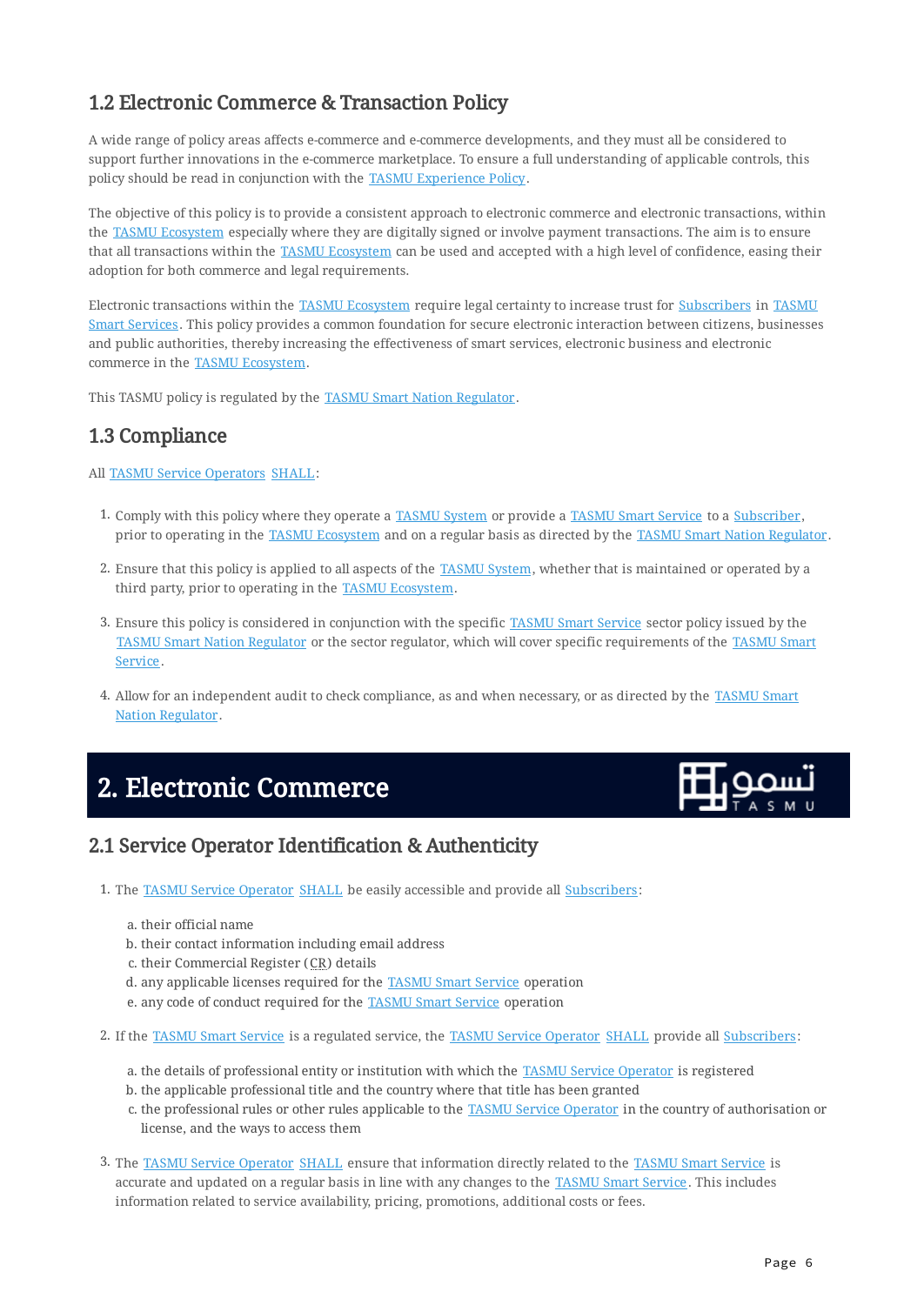- $_{\rm 4.}$  The <u>[TASMU Service Operator](#page-3-8)</u> [SHALL](#page-0-6) ensure transparency and non-discrimination if they publish ratings or reviews by [Subscribers](#page-3-3).
- 5. Any promotions, discounts or competitions related to a [TASMU Smart Service](#page-3-6) [SHALL:](#page-0-6)
	- be clearly and accurately identified, including whether it is a promotion, discount or other incentive a.
	- b. ensure that any conditions to qualify for the incentive are not misleading or deceptive and presented clearly, unambiguously and are easily accessible.
	- c. clearly define the start and end dates of the promotion, discount or competition

## <span id="page-6-0"></span>2.2 Service Operator E-Commerce Obligations

The [TASMU Service Operator](#page-3-8) [SHALL](#page-0-6) ensure:

- If they are notified by the owner of any copyright protected content/work of a potential copyright infringement, the 1. incident is investigated, and if the claim is valid the infringement is rectified in a timely manner.
- 2. Their contractual <u>[Terms of Service](#page-3-10)</u> and their obligations for supporting <u>Subscribers</u> meet the requirements specified in the [TASMU Experience Policy](#page-1-1).
- 3. They clearly specify to <u>Subscribers</u> their right to withdraw from the contract, clearly stating the procedure, conditions, time limit, and with transparent mention of imposed withdrawal fees.
- 4. <u>[Subscribers](#page-3-3)</u> are informed and given the opportunity to acknowledge that they are under obligation of carrying out and finalizing payment upon placement of their order. Subscribers are given the opportunity to agree or disagree with the possibility of explicitly agreeing to any additional payments imposed.
- 5. After an e-commerce order is placed:
	- they confirm the contract as soon as possible, and no later than when goods are delivered, a service starts or a. digital content is downloaded
	- b. provide a copy of the contract either by physical means (e.g. paper-based contract), or through electronic means (e.g. by email, text message, downloadable electronic document, etc.) which the [Subscriber](#page-3-3) can save for future reference
	- c. deliver the goods within thirty (30) days, unless agreed otherwise with the <u>Subscriber</u>
- 6. <u>[Personal Data](#page-2-2)</u> is <u>processed</u> inline with §Personal Data Controls specified in the <u>[TASMU Security Policy](#page-3-11),</u> and <u>[Terms of](#page-3-10)</u> [Service](#page-3-10) incorporate all required obligations related to [Personal Data.](#page-2-2)

## <span id="page-6-1"></span>2.3 Monetisation of Services

- 1. The <u>[TASMU Service Operator](#page-3-8) [SHOULD](#page-0-7)</u> ensure that their services are fairly monetised, and electronic payments are utilised, meeting the Contractual [Terms of Service](#page-3-10) requirements specified in the [TASMU Experience Policy](#page-1-1).
- 2. The <u>[TASMU Service Operator](#page-3-8) [SHALL](#page-0-6)</u> ensure all prices are clear, unambiguous and do not contain hidden fees.
- 3. Where <u>APIs</u> are monetised the [TASMU Service Operator](#page-3-8) [SHALL](#page-0-6) meet the Availability and Reliability requirements specified in the [TASMU Experience Policy](#page-1-1).
- 4. Monetised <u>APIs\_MAY</u> be related to Data, Transaction, Application Integration, User Interface, Application Components, or be Utility and/or Helper APIs . These APIs [SHOULD:](#page-0-7)
	- have a clear financial model e.g. revenue sharing, indirect monetisation, usage based payment, etc. a.
	- b. be packaged as a collection of related RESTful <u>APIs</u> as an API product
	- c. follow rules to define which API calls qualify as monetised transactions and enforce monetisation limits on API proxies
	- d. be <u>[PCI DSS](#page-1-2)</u> compliant, specify terms and conditions, and support the use of Qatari Riyals (QAR)
	- maintain traffic analytics to determine usage, allow continuous improvement and manage any abuse e.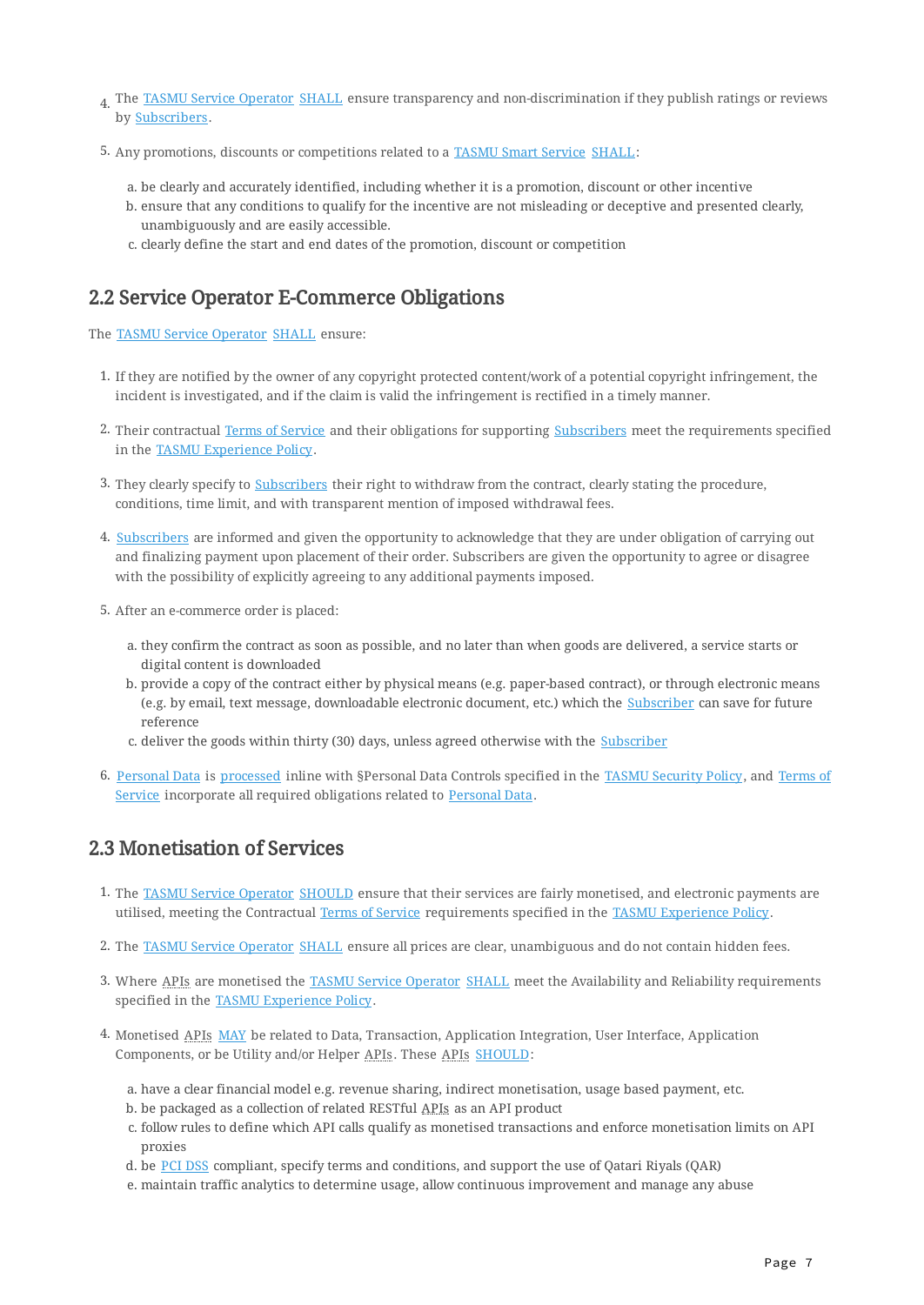- f. implement the error handling and security controls specified in Application Interface Security and Portability requirements specified in [TASMU Security Policy](#page-3-11)
- be more useful over time by iterating based on API usage trends, user feedback, and other data g.
- h. be scalable and elastic with minimal effort
- i. comply with data governance, data ownership, data rights, data usage and data sharing as outlined in the <u>[TASMU](#page-1-3)</u> [Data Policy](#page-1-3)

# <span id="page-7-0"></span>2.4 Payments

The [TASMU Service Operator](#page-3-8) [SHALL](#page-0-6) ensure:

- 1. [Subscribers](#page-3-3) can exercise an informed choice about available payment technologies by:
	- a. clearly showing all available payment methods
	- b. including details of any additional fees associated with using them, including, whereever feasible, foreign exchange costs
	- c. providing guidance on using them
- 2. All payments related to the <u>TASMU Smart Service</u> are denominated in Qatari Riyals (QAR).
- 3. All electronic payments use encrypted channels, adhering to the requirements of the [TASMU Security Policy](#page-3-11).
- 4. All debit or credit card payments are compliant to the requirements of [PCI DSS](#page-1-2) and the requirements on their acquiring banks.
- Fraud detection and prevention in their payment channels is active 24 hours a day, seven days a week, 365 days a 5. year (24/7/365) and updated in line with industry best practice, such as:
	- a. monitoring transactions to identify inconsistencies e.g. inconsistent billing/shipping information, inconsistent physical location of customers, IP addresses from high risk hotspots
	- b. checking against the <u>Subscriber's</u> purchase history for anomalies in purchasing behaviour
	- c. checking the velocity and volume of transactions from the same [Subscriber](#page-3-3)
	- d. maintaining (and utilising) a grey list of chargebacks and disputes by delivery address
	- e. using smart (AI/machine learning) risk based fraud rules, that are aligned to the <u>TASMU Service Operator'</u>s business area, and provide behavioural tracking
- $6.$  Where possible, they use tokenization to replace sensitive cardholder data with a unique non-sensitive value.
- 7. They use additional protection for any "card-not-present" (CNP) transactions such as Address Verification Service (AVS), CVC2 Verification Service, 3DSecure v2.0 (3DS2), as best determined by their risk appetite.
- If they utilise payment methods such as digital wallets, prepaid instruments, online banking e-payments or mobile 8. payment systems, the Qatar Central Bank regulations are adhered to.
- **9.** [Subscribers](#page-3-3) have an effective method for initiating payment disputes e.g. for unauthorized payments, payment cancellations, unsuccessful transfers, etc.

# <span id="page-7-1"></span>3. Electronic Transactions



Within the [TASMU Ecosystem](#page-3-0) [TASMU Service Operators](#page-3-8) [SHOULD](#page-0-7) use [Electronic Transactions](#page-2-6) (with digital signatures, if required) instead of relying on paper based documentation and physical signatures. Apart from ease for the [Subscriber,](#page-3-3) they are quicker and more efficient with better traceability of obligations and acceptance.

[Electronic Transactions](#page-2-6), requiring a high level of assurance and non-repudiation, [SHALL](#page-0-6) meet the requirements specified in this section. They are subject to the provisions stated in the [Electronic Commerce and Transactions Law.](#page-0-9)